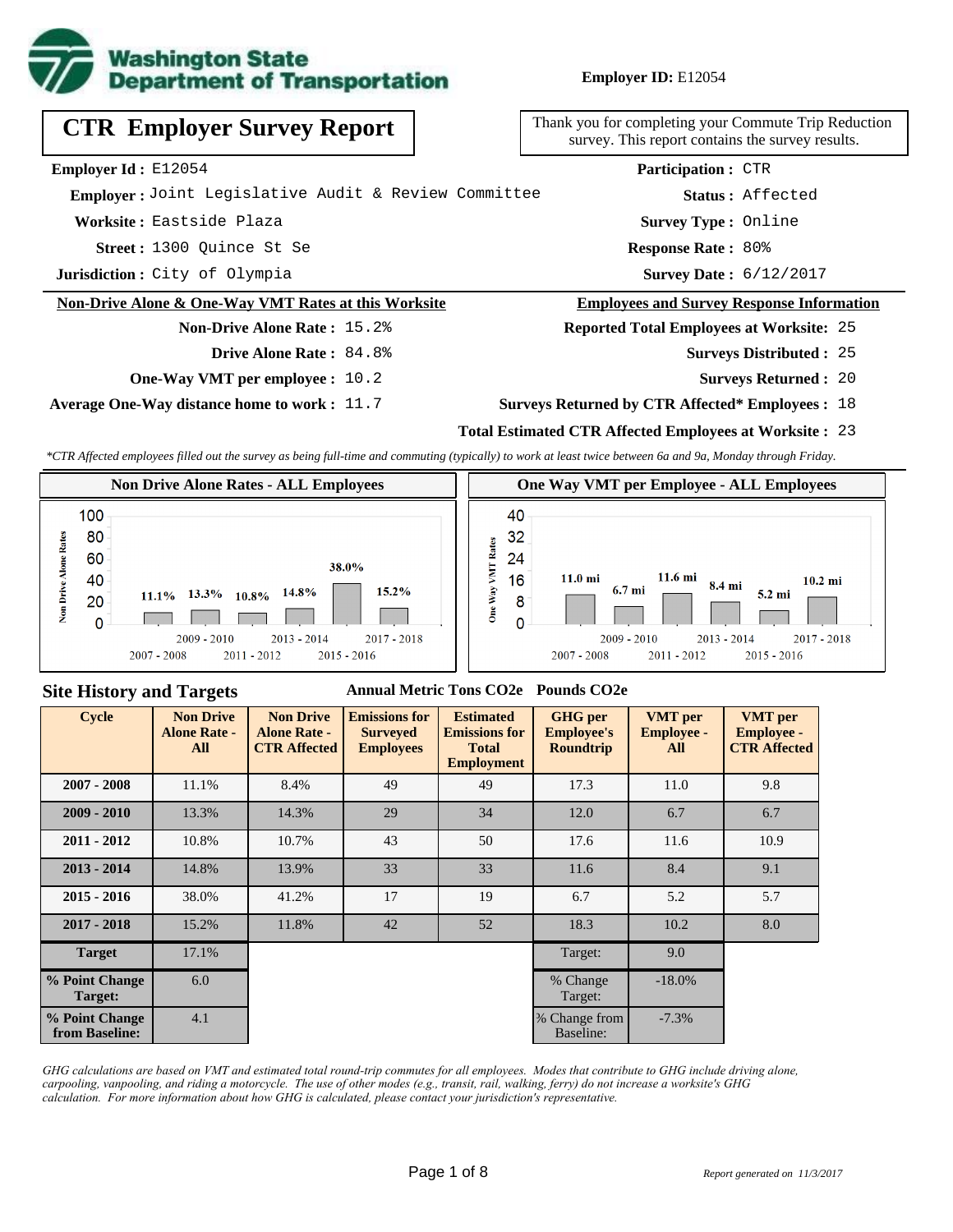

### **Commute Trips By Mode - All Employees**

**Q.4: Last week, what type of transportation did you use each day to commute TO your usual work location? (Mode used for the longest distance.)**



*\* Motorcycle-1 is now included in Drive Alone and Motorcycle-2 is included in Carpool. Information about these trips is still available by request.*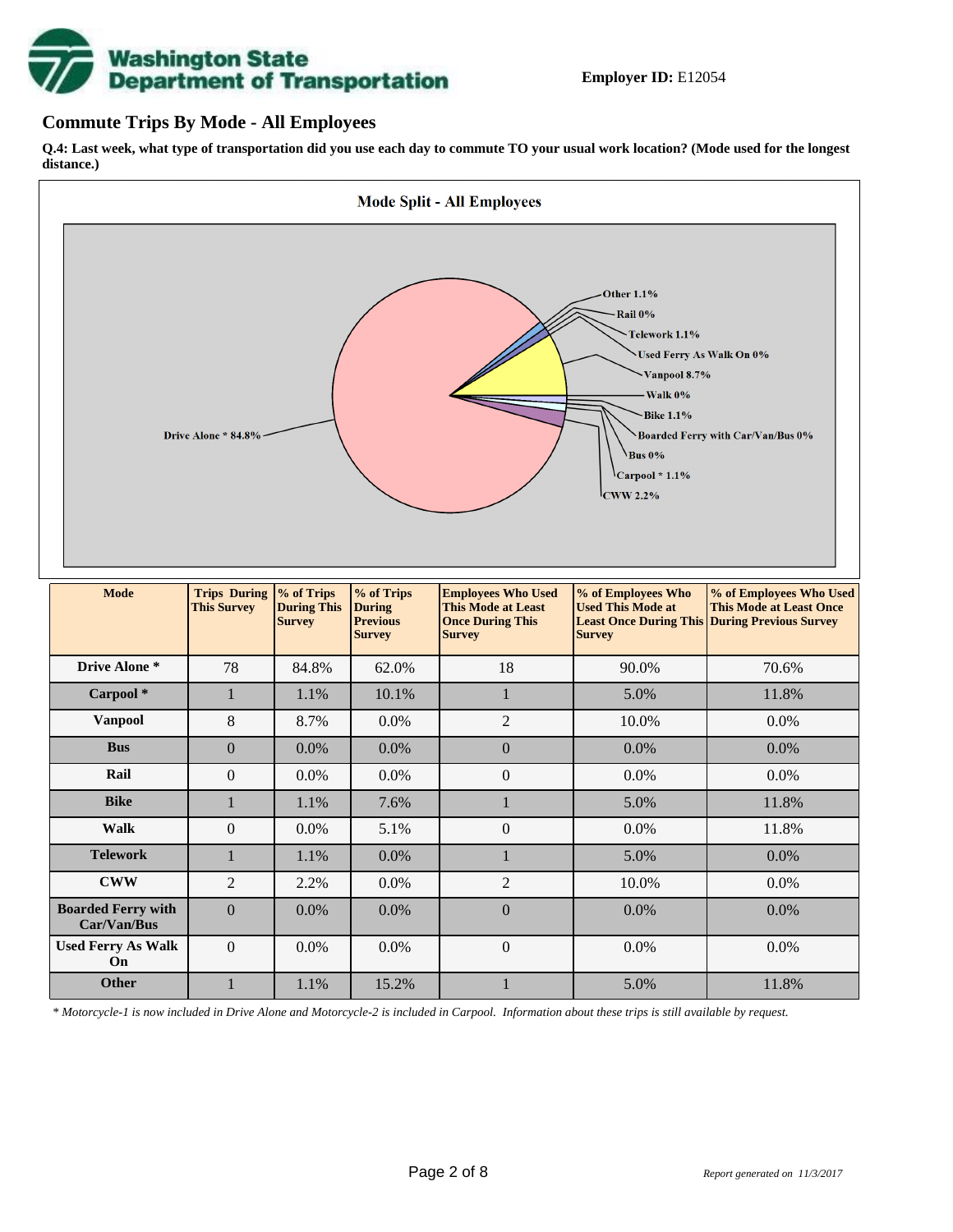

### **Commute Trips By Mode - Affected Employees**

**Q.4: Last week, what type of transportation did you use each day to commute TO your usual work location? (Mode used for the longest distance.)**



*\* Motorcycle-1 is now included in Drive Alone and Motorcycle-2 is included in Carpool. Information about these trips is still available by request.*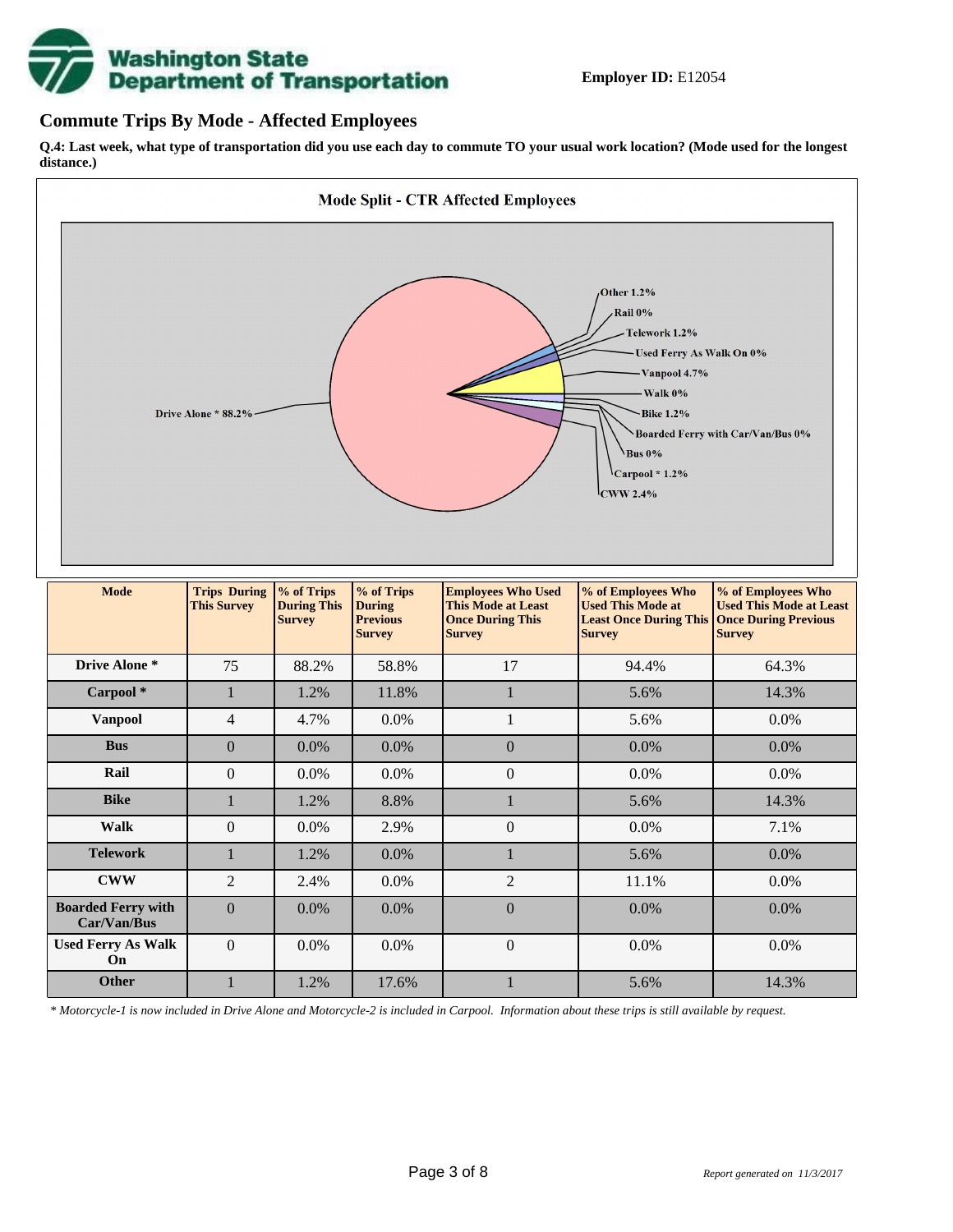

# **Alternative Modes - Number of Employees Who Used a Non-Drive Alone Mode:**

| <b>Non-Drive Alone</b><br><b>Number Of Days</b> | <b>Exactly this # of</b><br><b>Employees</b> | <b>Exactly this % of</b><br><b>Employees</b> | At least # of<br><b>Employees</b> | At least % of<br>employees |
|-------------------------------------------------|----------------------------------------------|----------------------------------------------|-----------------------------------|----------------------------|
| 0 Day                                           | 15                                           | 75%                                          | 20                                | 100%                       |
| 1 Days                                          |                                              | 5%                                           | 5                                 | 25%                        |
| $\overline{c}$<br>2 Days                        |                                              | 10%                                          | 4                                 | 20%                        |
| 3 Days                                          | $\theta$                                     | 0%                                           | $\mathfrak{D}$                    | 10%                        |
| 4 Days                                          |                                              | 5%                                           | $\overline{2}$                    | 10%                        |
| 5 Days                                          |                                              | 5%                                           |                                   | 5%                         |
| <b>6 or More Days</b>                           | 0                                            | 0%                                           | $\Omega$                          | 0%                         |

### **Count by Occupancy of Carpools and Vanpools**

**Q.4 If you used a carpool or vanpool as part of your commute, how many people (age 16 or older) are usually in the vehicle?**

| <b>Ridesharing Occupancy</b> | <b>Mode</b> | <b>Response Count</b> |
|------------------------------|-------------|-----------------------|
| $2*$                         | Carpool     | 1                     |
| 3                            | Carpool     | $\overline{0}$        |
| 4                            | Carpool     | $\theta$              |
| 5                            | Carpool     | $\overline{0}$        |
| >5                           | Carpool     | $\overline{0}$        |
| $<$ 5                        | Vanpool     | $\overline{0}$        |
| 5                            | Vanpool     | 8                     |
| 6                            | Vanpool     | $\boldsymbol{0}$      |
| 7                            | Vanpool     | $\overline{0}$        |
| 8                            | Vanpool     | $\boldsymbol{0}$      |
| 9                            | Vanpool     | $\overline{0}$        |
| 10                           | Vanpool     | $\overline{0}$        |
| 11                           | Vanpool     | $\boldsymbol{0}$      |
| 12                           | Vanpool     | $\boldsymbol{0}$      |
| 13                           | Vanpool     | $\boldsymbol{0}$      |
| 14                           | Vanpool     | $\overline{0}$        |
| >14                          | Vanpool     | $\boldsymbol{0}$      |

\* Motorcycle-2 counted with Carpool-2 for this table.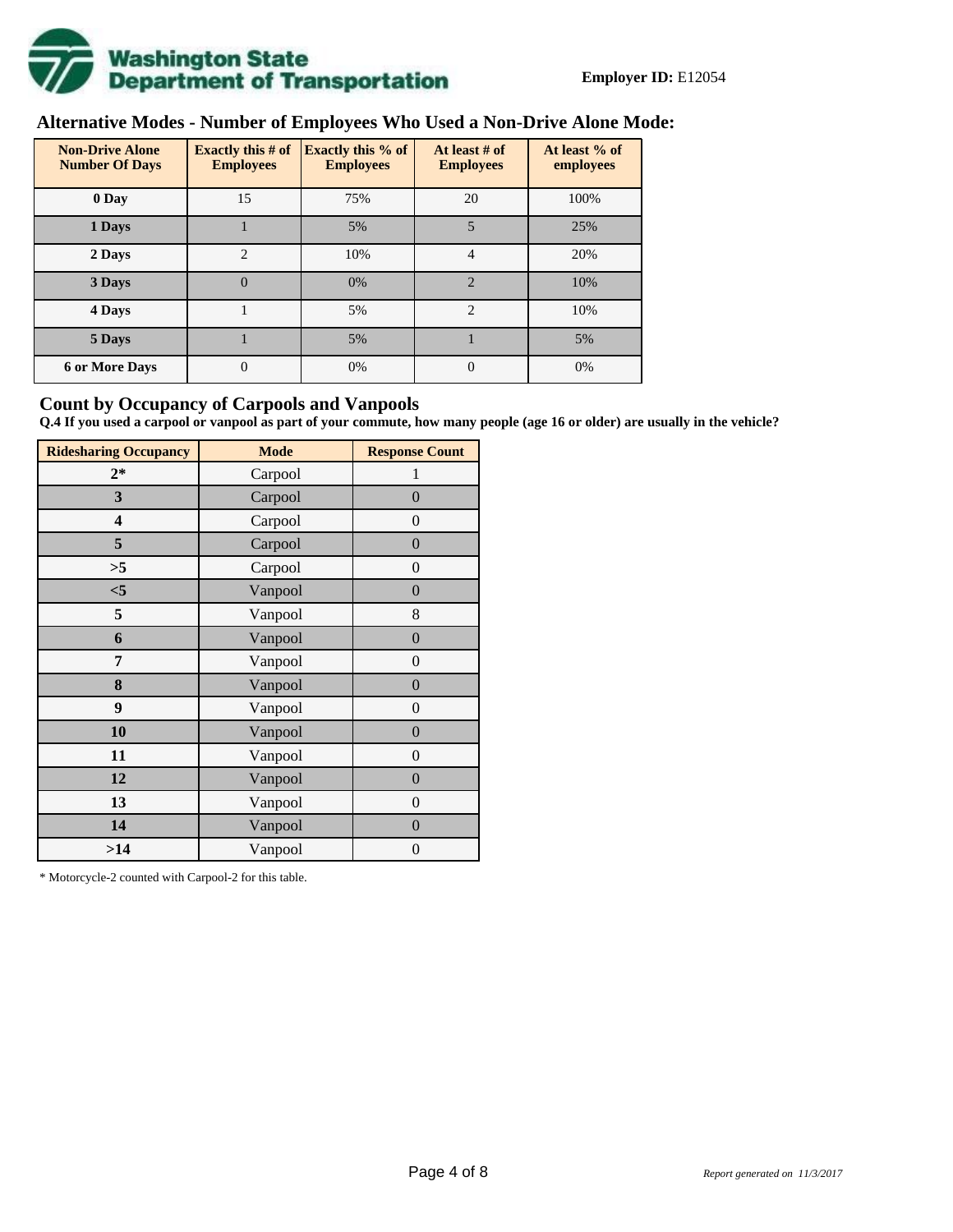

## **Reported Work Schedule - All Employees**

**Q.8 Which of the following best describes your work schedule?**

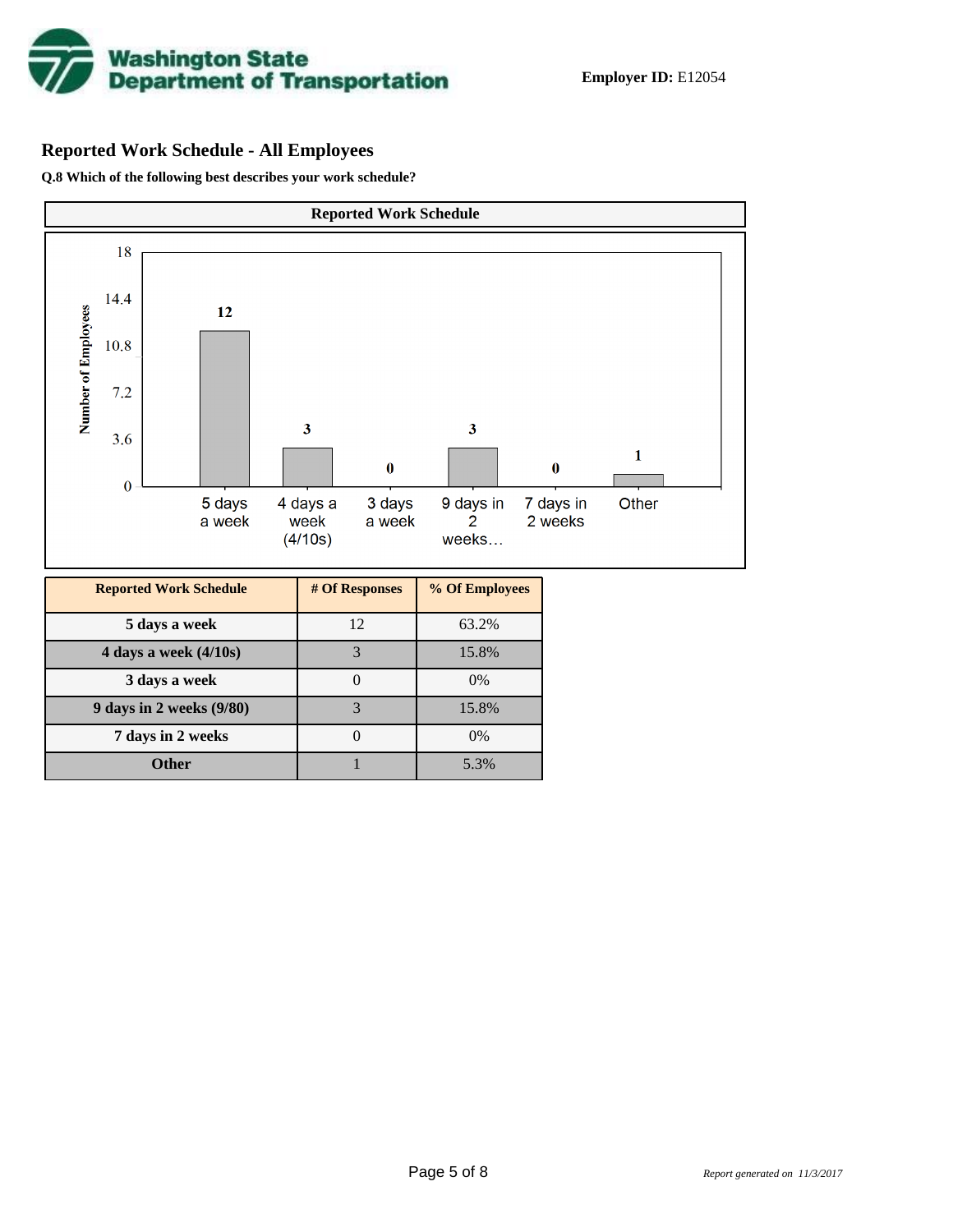

## **Parking and Telework**

**Q.9: On the most recent day that you drove alone to work, did you pay to park? (Mark "yes" if you paid that day, if you prepaid, if you are billed later, or if the cost of parking is deducted from your paycheck.)**



**Q.10: How many days do you typically telework?**

| <b>Telework Frequency</b>           | # of Responses | % of Responses |
|-------------------------------------|----------------|----------------|
| No Answer/Blank                     |                | $0.0\%$        |
| I don't telework                    | 11             | 55.0%          |
| Occasionally, on an as-needed basis |                | 35.0%          |
| 1-2 days/month                      |                | $0.0\%$        |
| 1 day/week                          | $\mathfrak{D}$ | 10.0%          |
| 2 days/week                         |                | 0.0%           |
| 3 days/week                         |                | $0.0\%$        |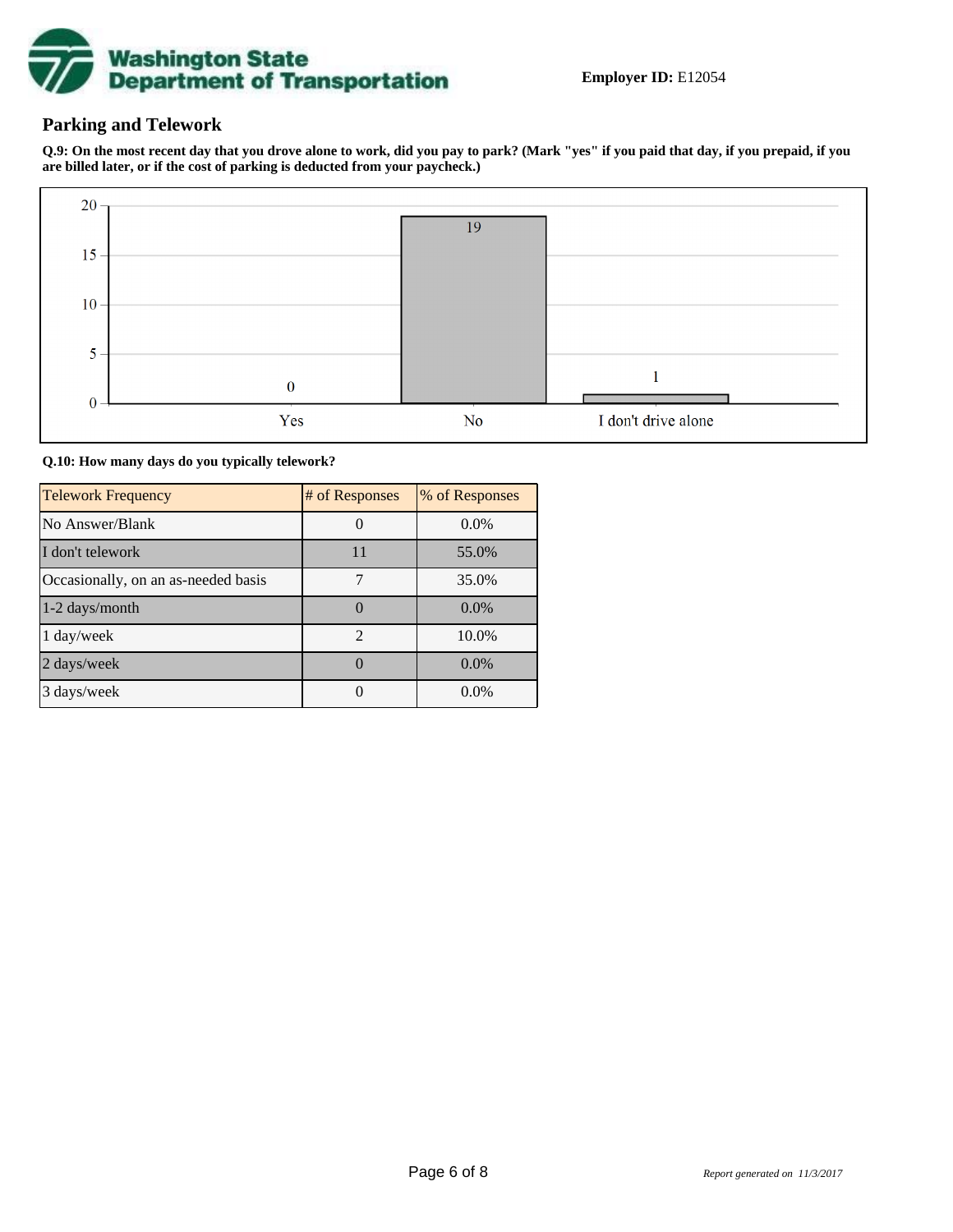

## **Reasons for driving alone to work/not driving alone to work**

**Q11. When you do not drive alone to work, what are the three most important reasons?**

| <b>Question Text</b>                                           | # of Responses | % of Responses |
|----------------------------------------------------------------|----------------|----------------|
| I have the option of teleworking                               | 7              | 16.3%          |
| Cost of parking or lack of parking                             | 6              | 14.0%          |
| Driving myself is not an option                                | 6              | 14.0%          |
| To save money                                                  | 5              | 11.6%          |
| Free or subsidized bus, train, vanpool pass or fare benefit    | 4              | 9.3%           |
| Personal health or well-being                                  | 4              | 9.3%           |
| Environmental and community benefits                           | $\overline{4}$ | 9.3%           |
| Financial incentives for carpooling, bicycling or walking.     | 3              | 7.0%           |
| To save time using the HOV lane                                | $\mathfrak{D}$ | 4.7%           |
| I receive a financial incentive for giving up my parking space |                | 2.3%           |
| Other                                                          |                | 2.3%           |
| Emergency ride home is provided                                | $\Omega$       | $0.0\%$        |
| Preferred/reserved carpool/vanpool parking is provided         | 0              | 0.0%           |

#### **Q12. When you drive alone to work, what are the three most important reasons?**

| <b>Question Text</b>                                      | # of Responses | % of Responses |
|-----------------------------------------------------------|----------------|----------------|
| Riding the bus or train is inconvenient or takes too long | 13             | 23.2%          |
| Family care or similar obligations                        | 10             | 17.9%          |
| I like the convenience of having my car                   | 8              | 14.3%          |
| My commute distance is too short                          | 6              | 10.7%          |
| My job requires me to use my car for work                 | 5              | 8.9%           |
| Bicycling or walking isn't safe                           | 5              | 8.9%           |
| Other                                                     | 5              | 8.9%           |
| There isn't any secure or covered bicycle parking         | 3              | 5.4%           |
| I need more information on alternative modes              |                | 1.8%           |